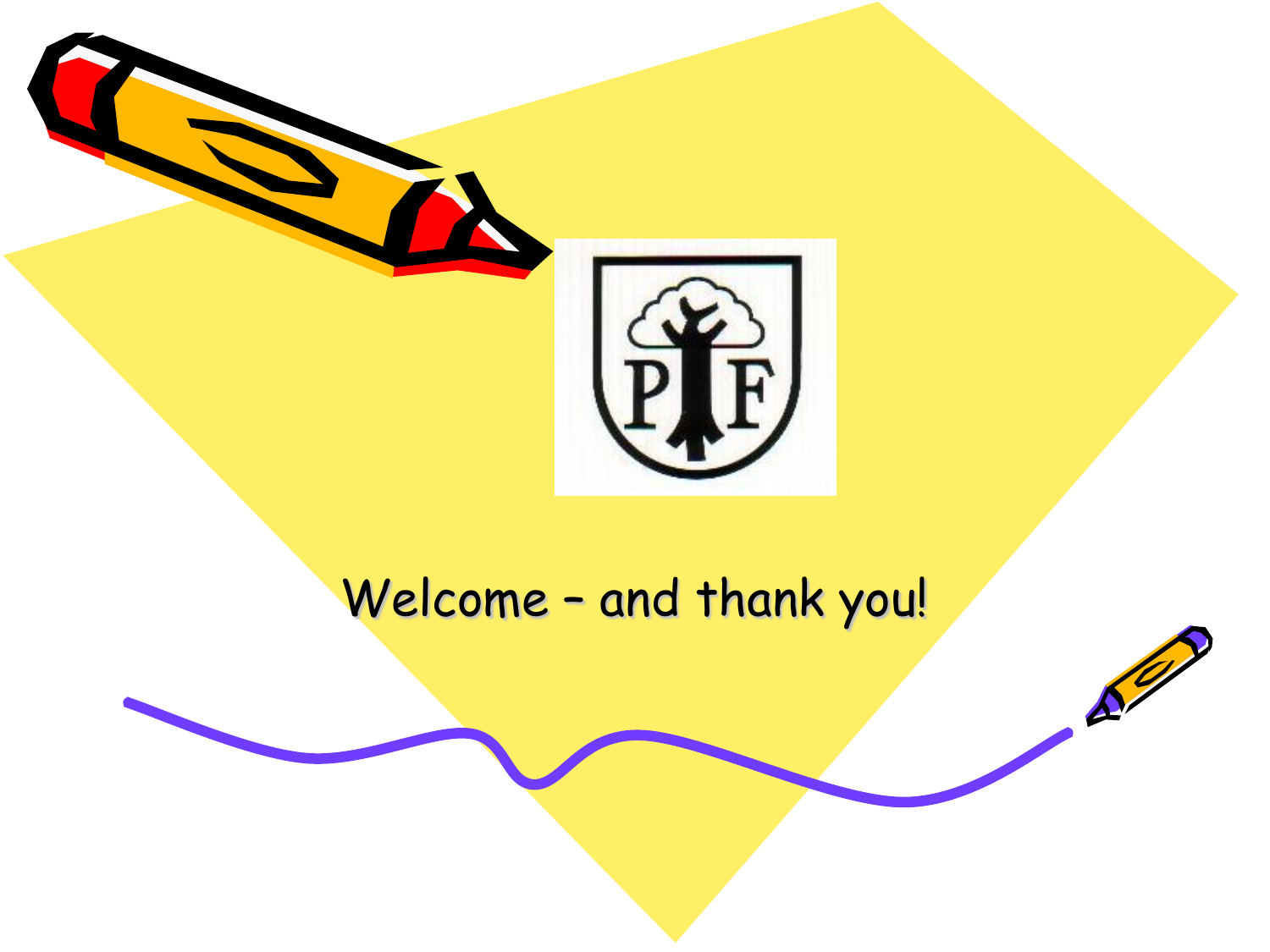## With your help we can …

- Extend the children's experiences
- Support children better with their learning
- Enhance our learning environment

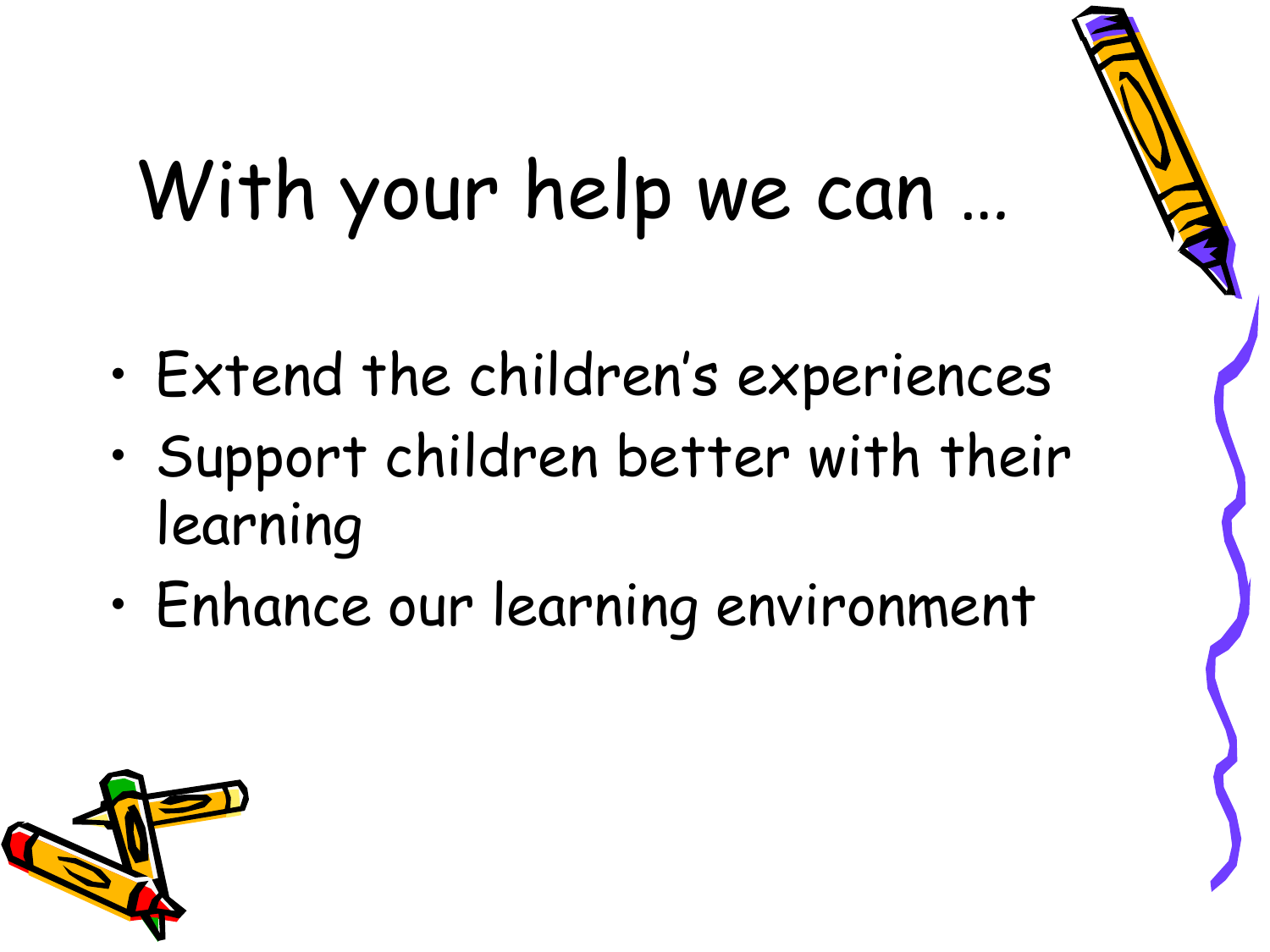#### Our School Vision



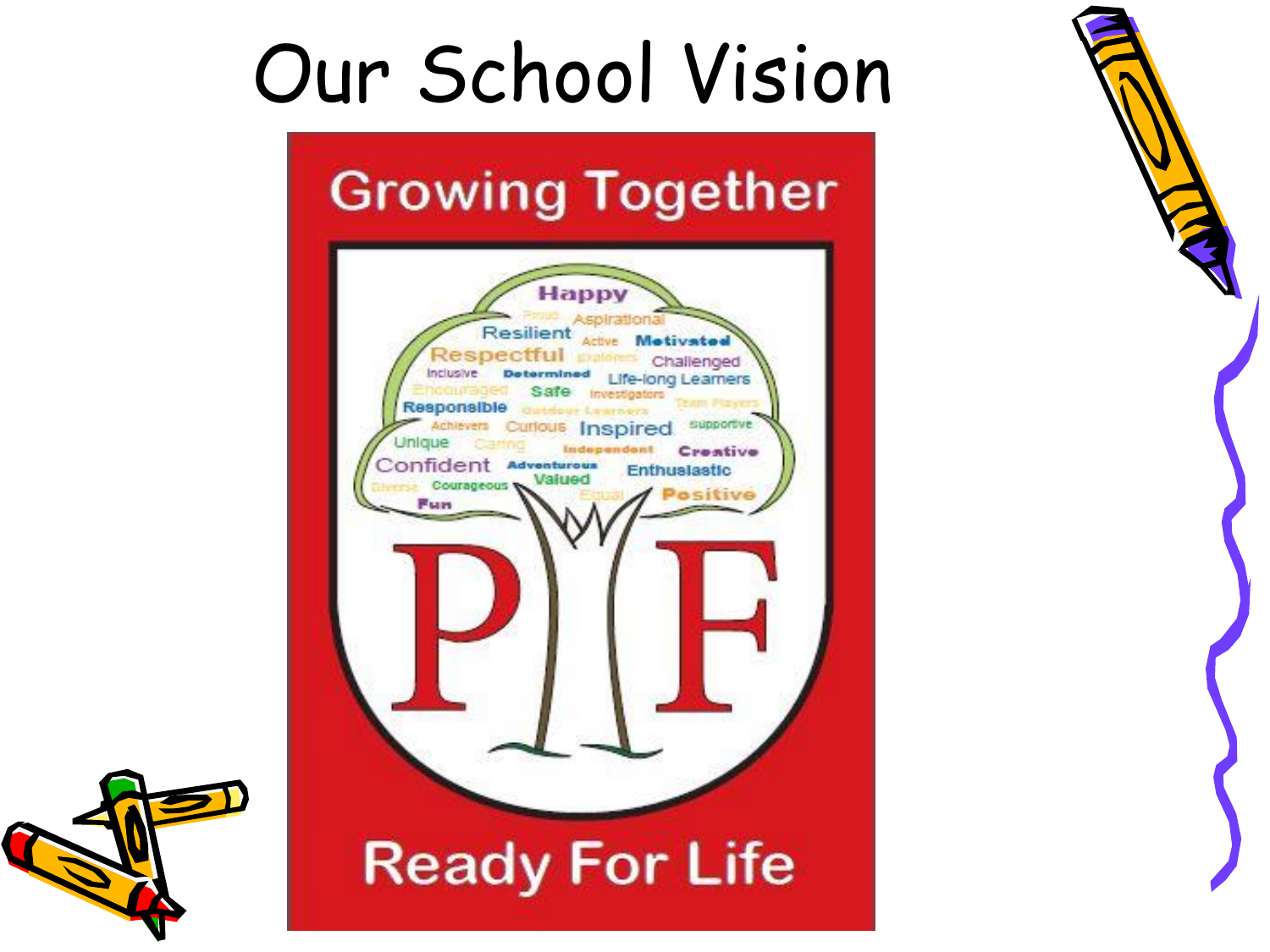#### In adult speak…

- We aim to provide an open, welcoming atmosphere where a sense of belonging is fostered by praise, the promotion of postive behaviour and teamwork. In addition we aim to provide equal opportunities for learning regardless of gender, culture, race, creed or ethnic origin
- We also aim for the children to make the best possible progress.
- (School policies are available on request)

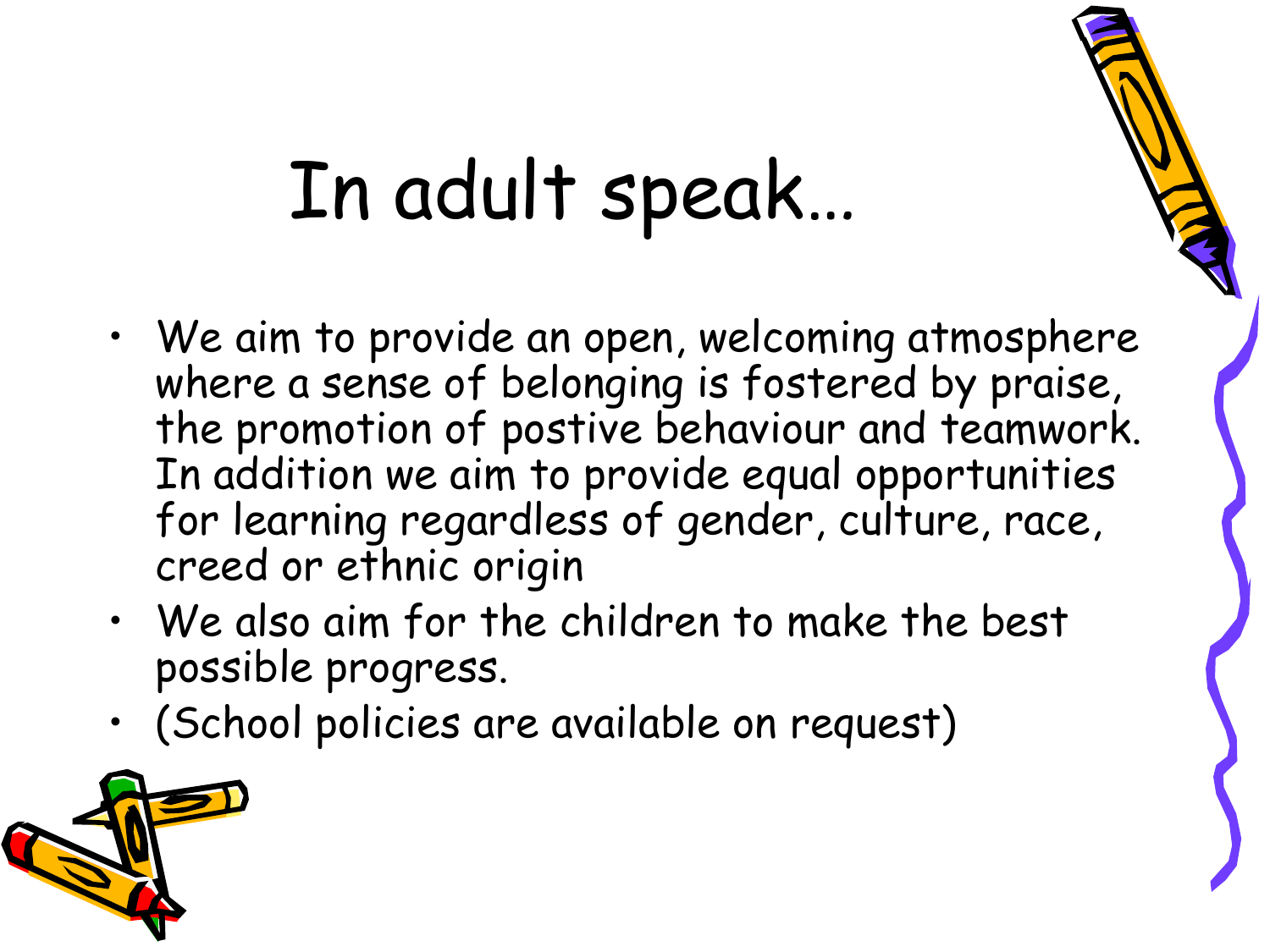- We have seven classes, Reception, then Years One to Six.
- Reception is also known part of the 'Foundation Stage' and 'Early Years'
- Key Stage One comprises Year One and Year Two.
- Key Stage Two comprises Years Three to Six.

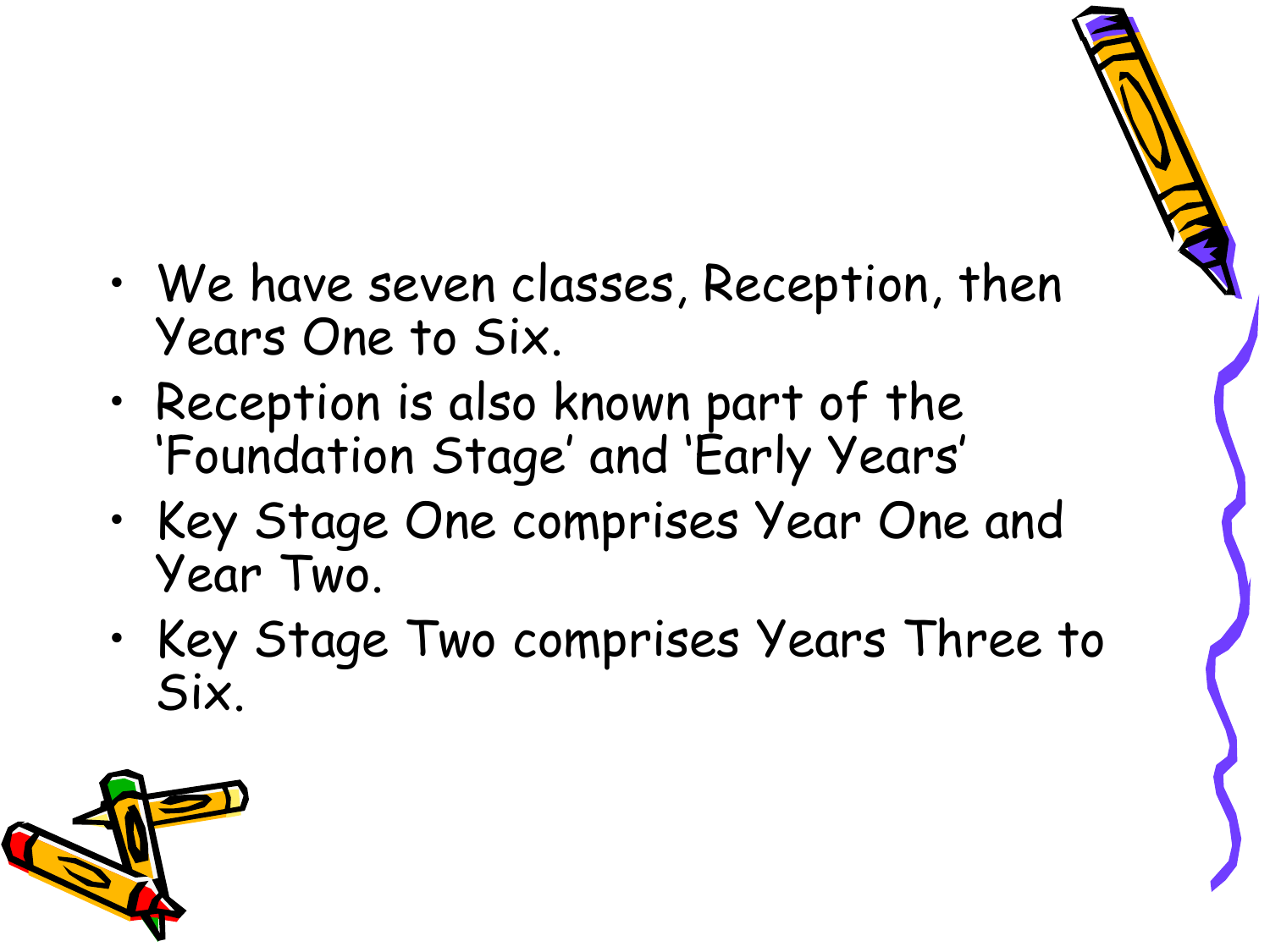## What you might be asked to do

- Support a group within or outside the classroom
- Art work
- Cookery
- Work in the library
- Help on school trips
- Hear children read
- Prepare work (trimming, photocopying)
- Contribute towards displays (trim or mount work)
- Laminate work (laminator in workroom)
- Etc etc!

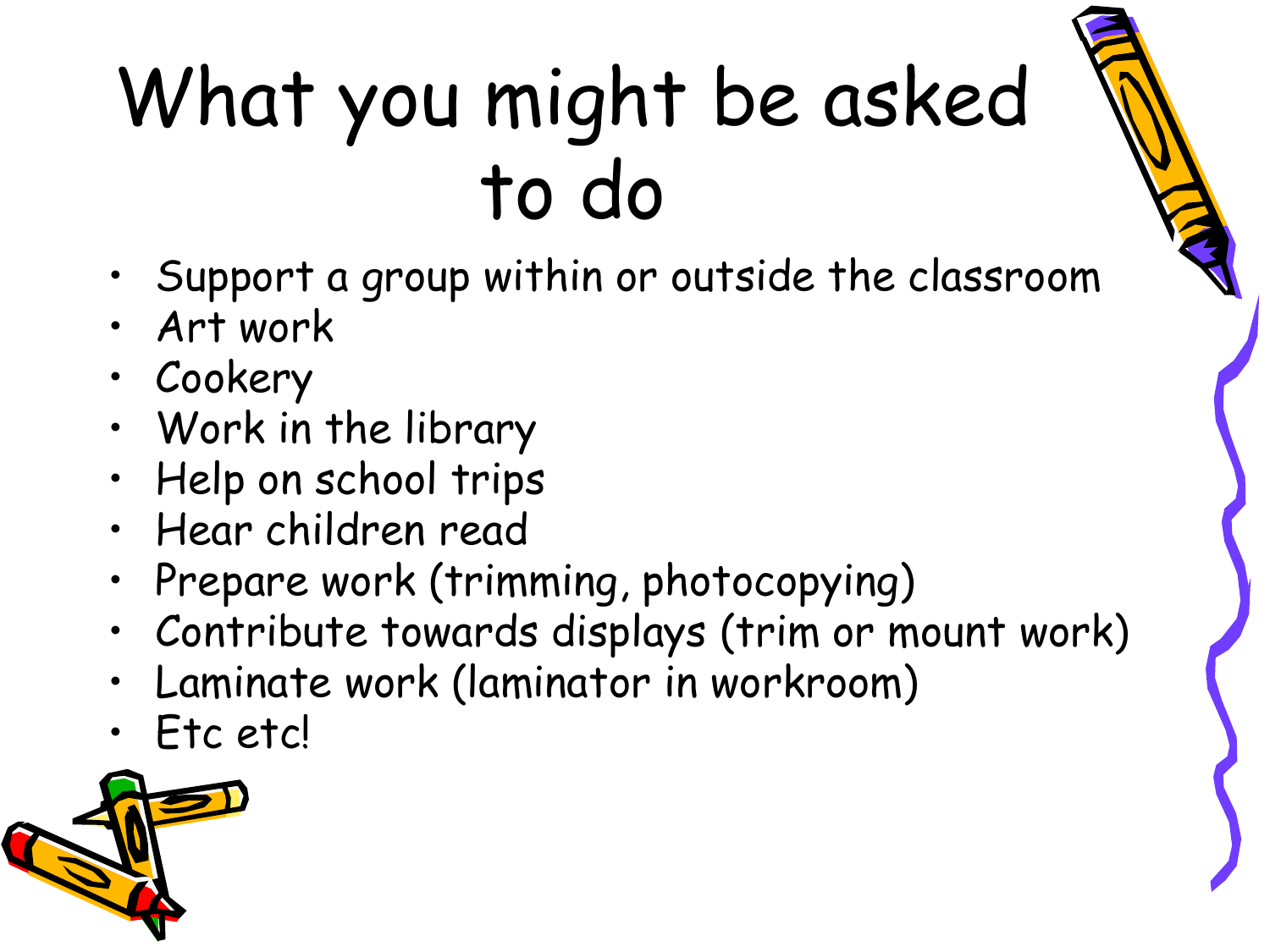### Domestic Arrangements

- You are welcome to come into the staffroom at break times for a drink. (Please do not take hot drinks out of the staff room)There are plenty of spare mugs in the cupboards. Coffee and tea for visitors are on the tray above the small fridge in which visitors' milk is kept. We have a dishwasher for dirty cups.
- Ladies toilets are in the corridor on the left just before you get to the staff

• The men's toilet doubles up as the disabled toilet in the school foyer.

room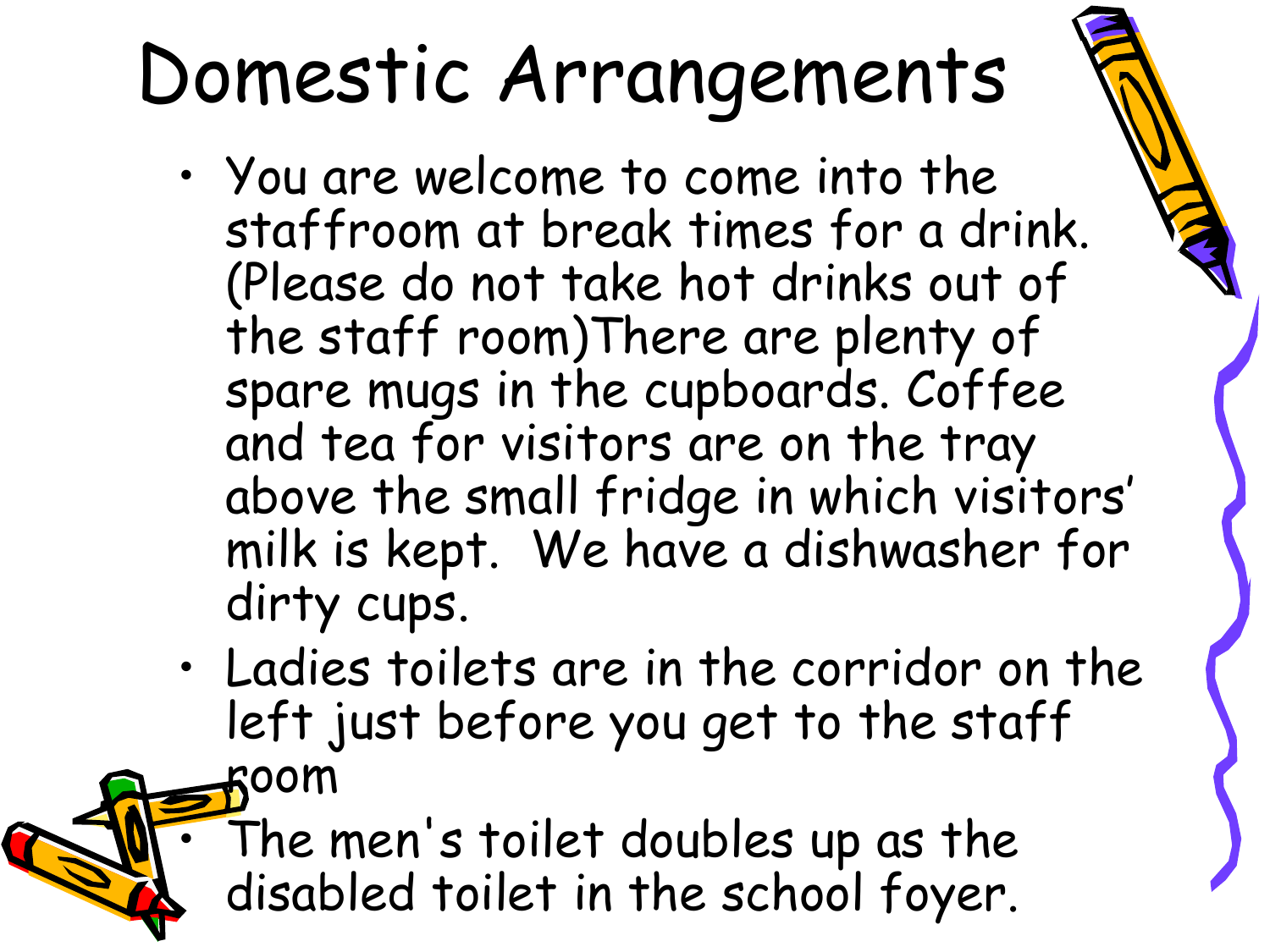#### School Times

- Morning session 8.55 12.00
- Afternoon session 1.10 3.20/3.25
- Morning break 10.30 10.45
- Afternoon break varies in R/KS1

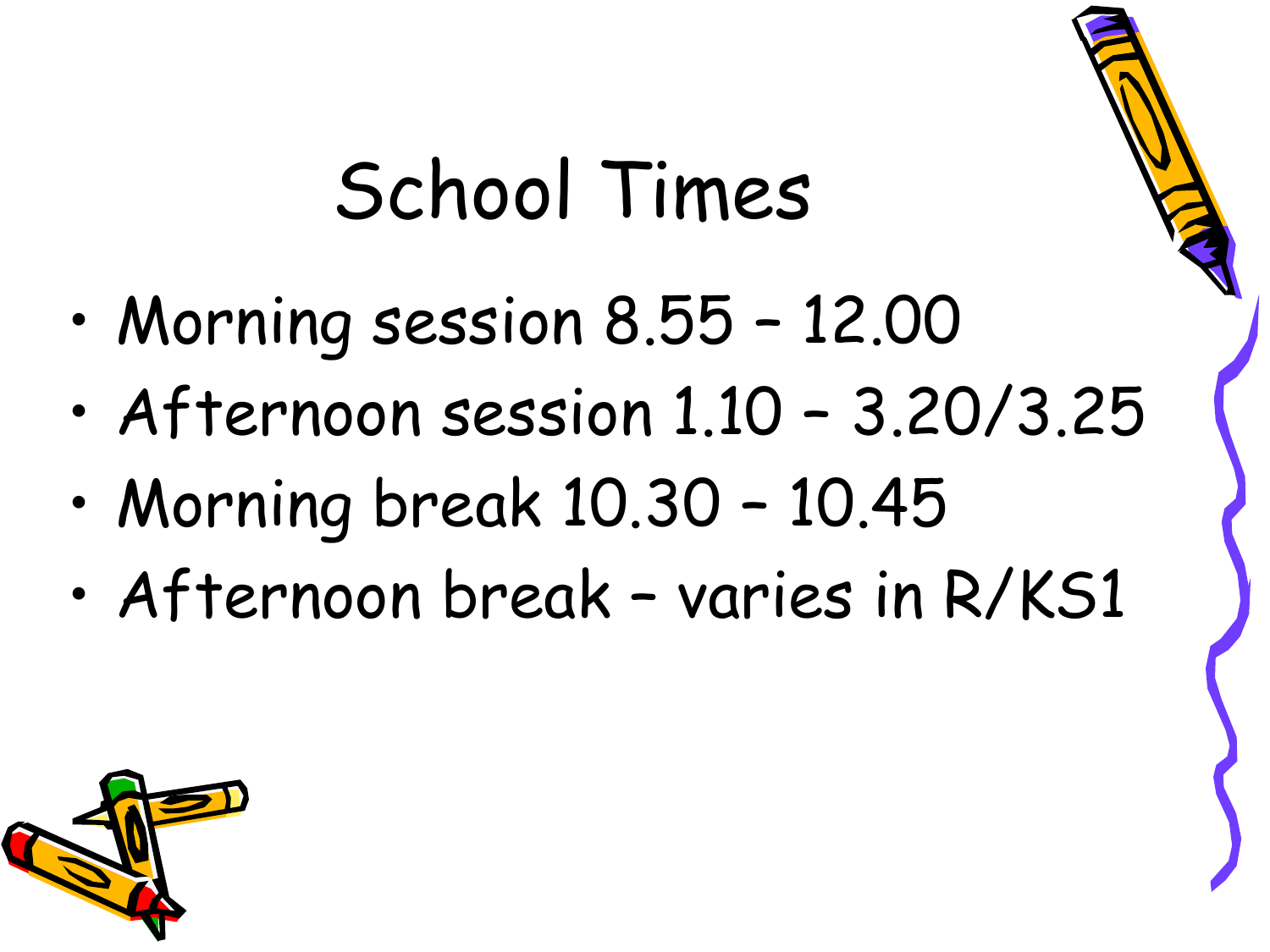#### Health and Safety

- You must have a DBS check to work with children in school
- Please sign in at the door and wear a visitor badge

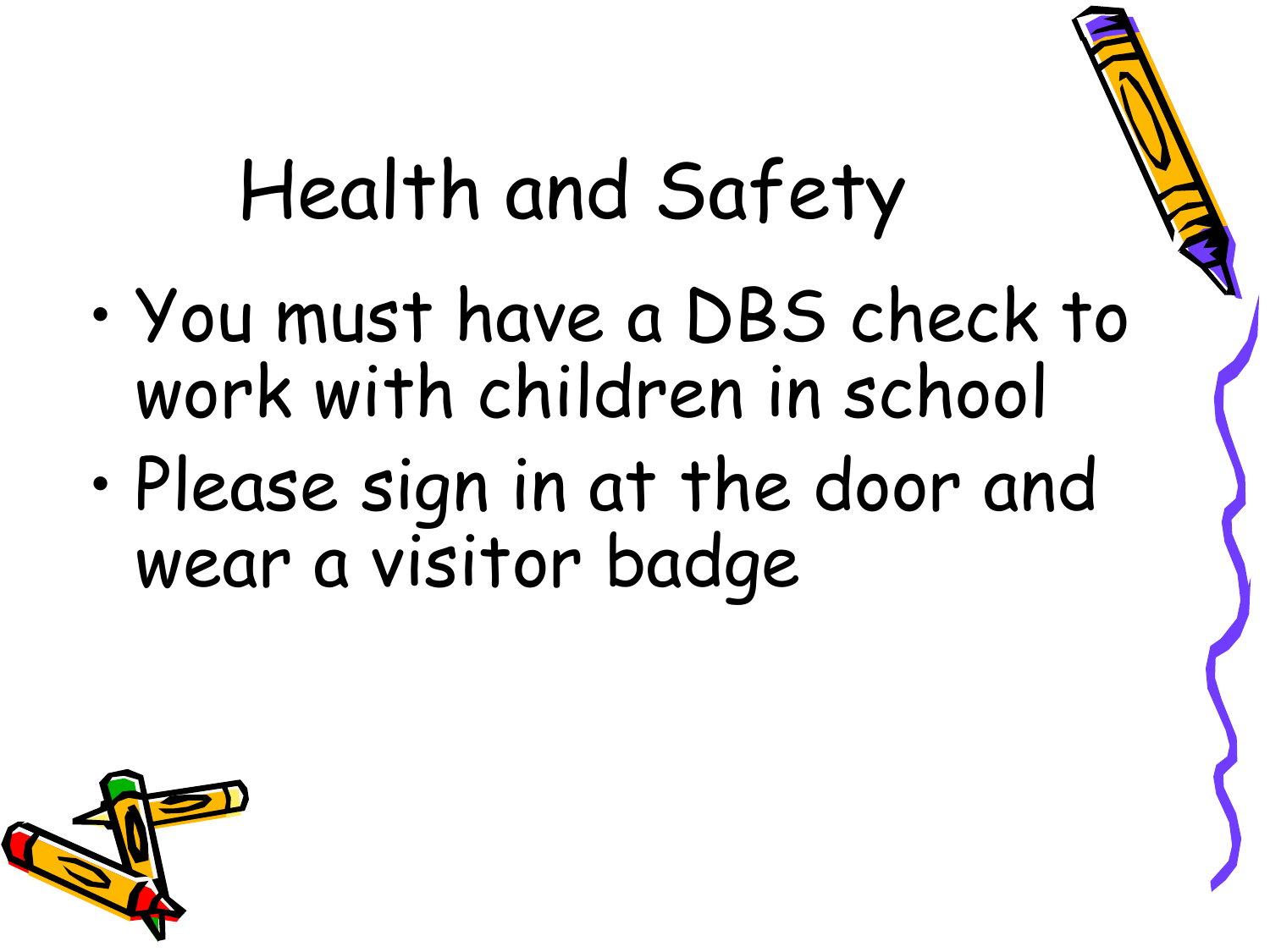#### Child Protection

- Happens anywhere and in any school
- Never lead or question
- Always report to the Designated Safeguarding Leads -Mrs Gane Mrs Braley and Miss Leary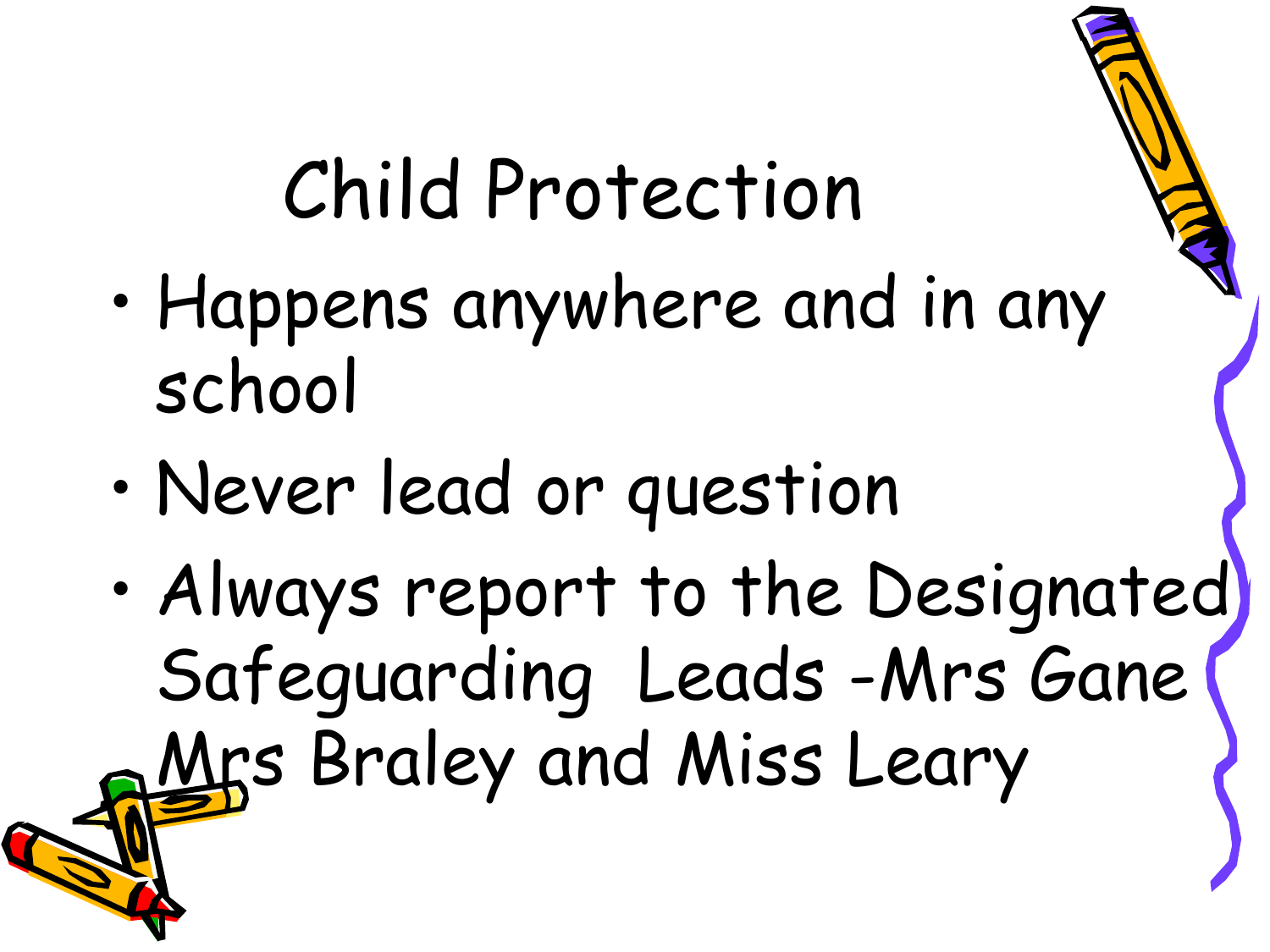## Mobile Phone Policy

#### Please turn your phones off at the door.

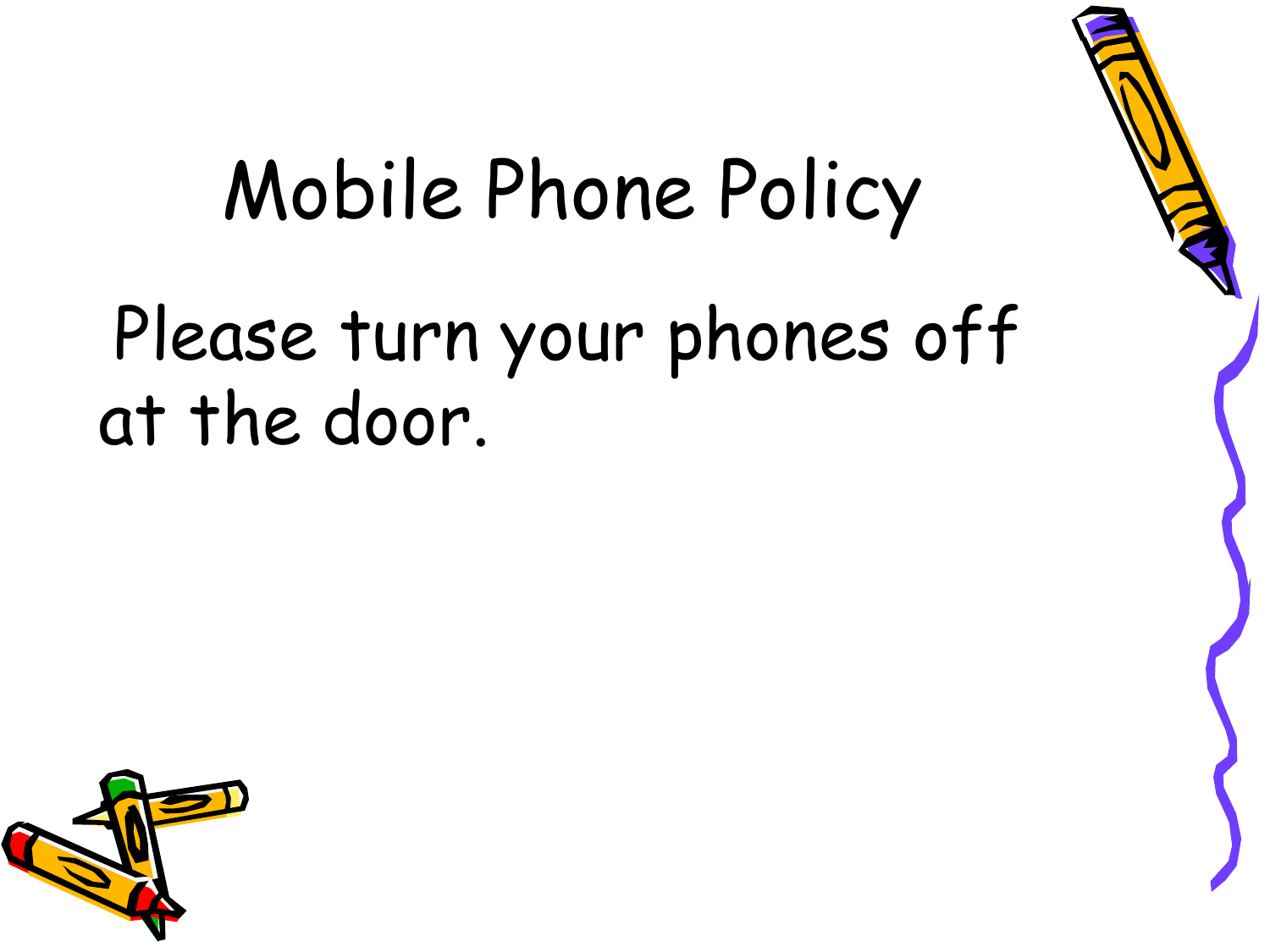## Confidentiality

• Please refer outside enquiries to school

• If you see anything that concerns you during your visit to school, please talk to a member of staff about it.

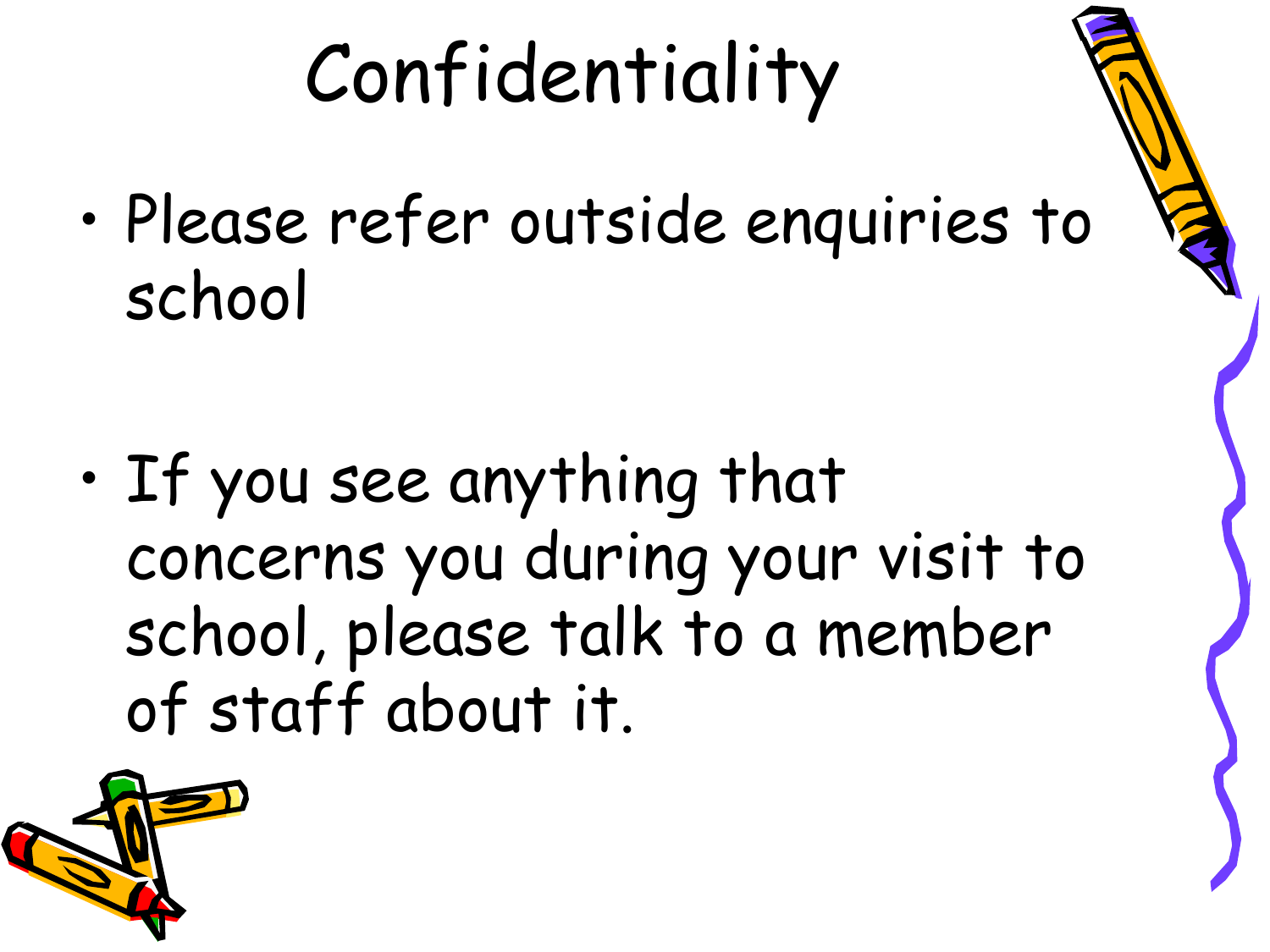## School Trips

- You will be given a separate protocol sheet and asked to sign it.
- You will usually be assigned a small group of children
- The children know they are expected to behave as well out of school as they do in school
- The class teacher should give you information to help you – if in doubt do please ask.

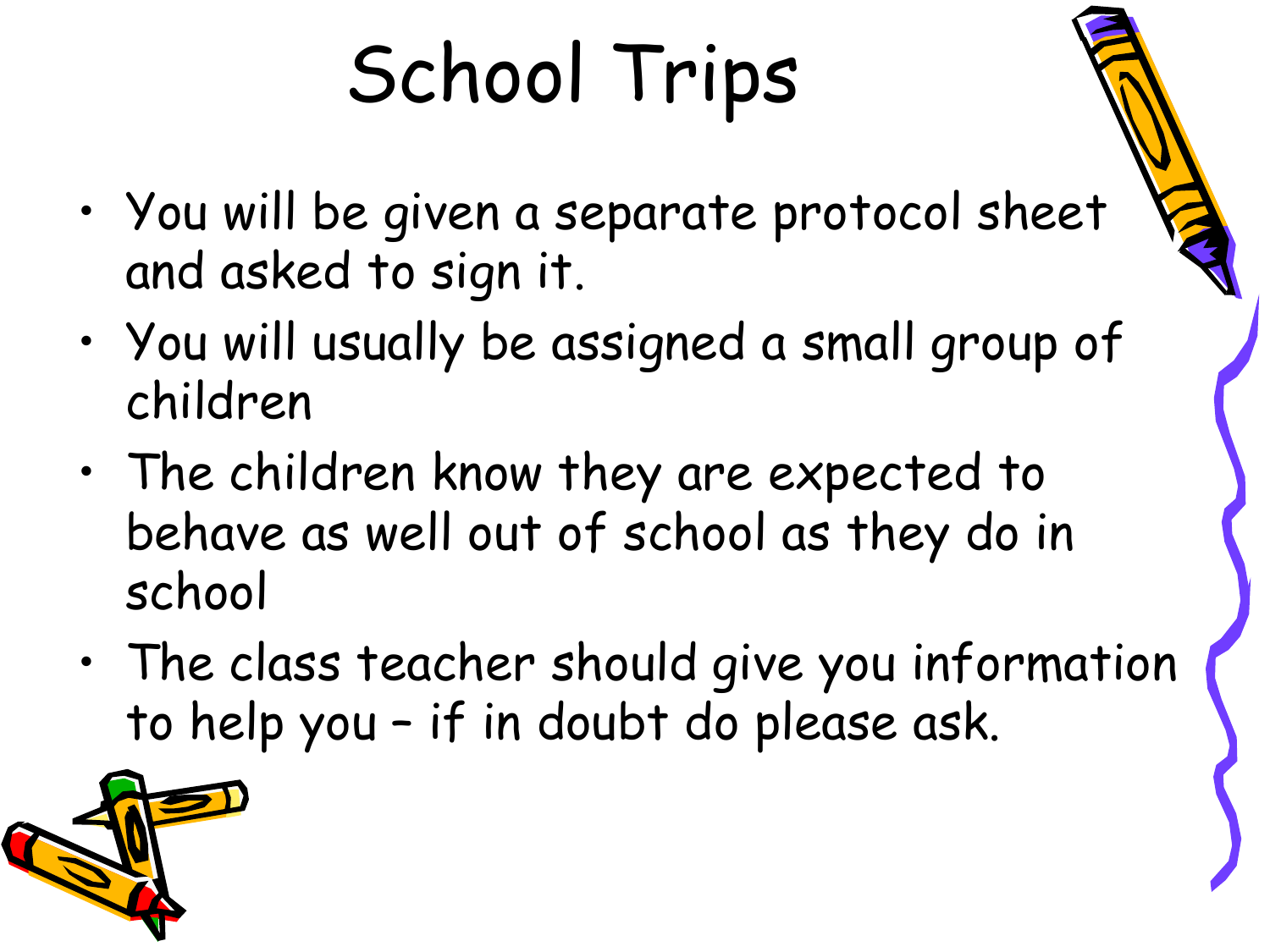#### First Aid

If an accident occurs or a child feels unwell

- Draw a member of staff's attention to the problem – do not treat it yourself
- First aiders in our school are Rebecca Fortheringhame (Y6),Claire Franklin Smith (R) and Julie Faulkner Morgan (Y4) but all staff have basic first aid training.

• If in doubt, ask at the school office!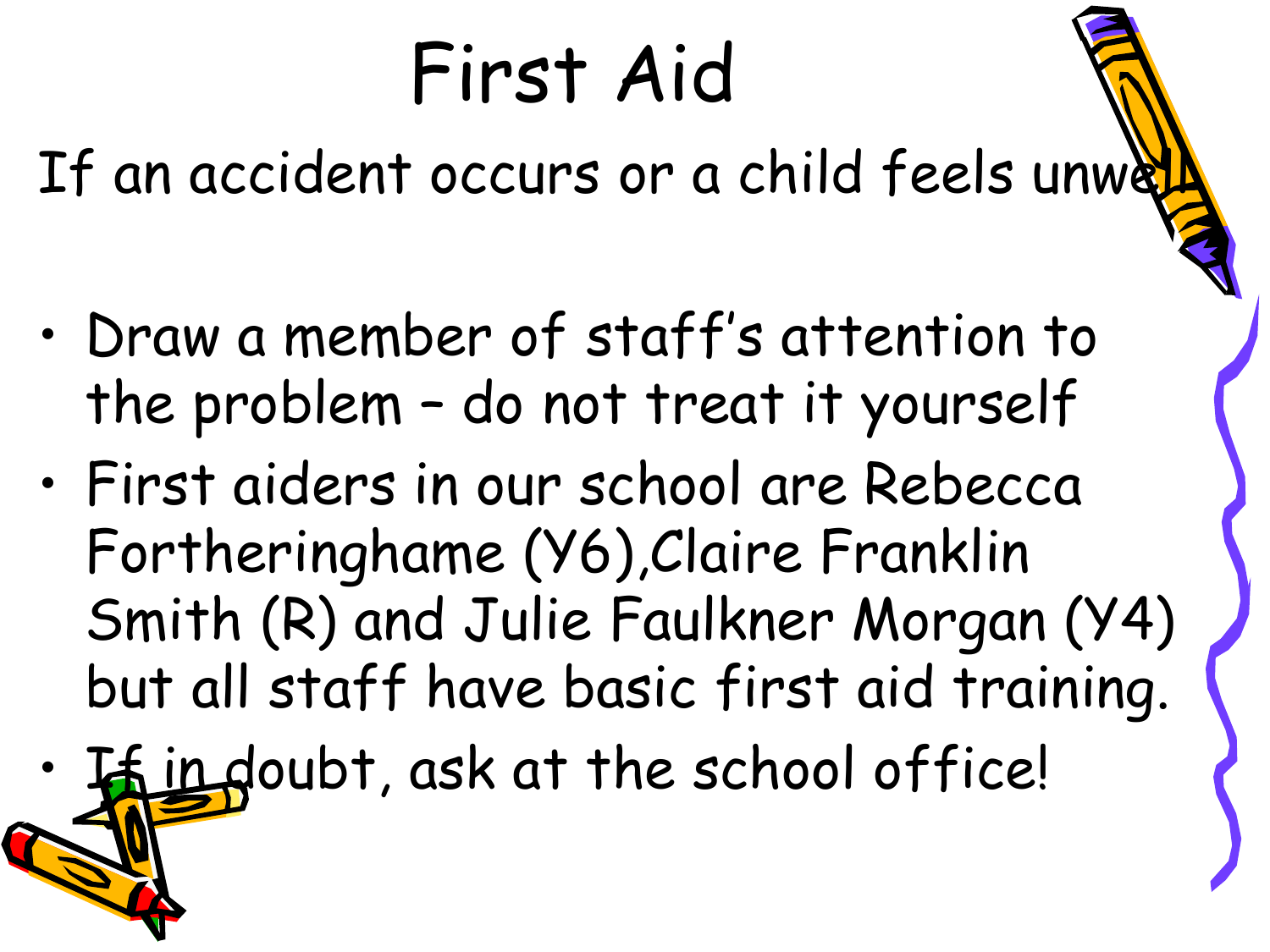## Fire Drill

- The school bell will ring continuously
- Follow member of staff's lead
- Fire exits are marked
- The assembly point is in the playground at the front of the building. Each class knows where to stand.
- Children are trained to keep calm but move quickly, leaving belongings behind.

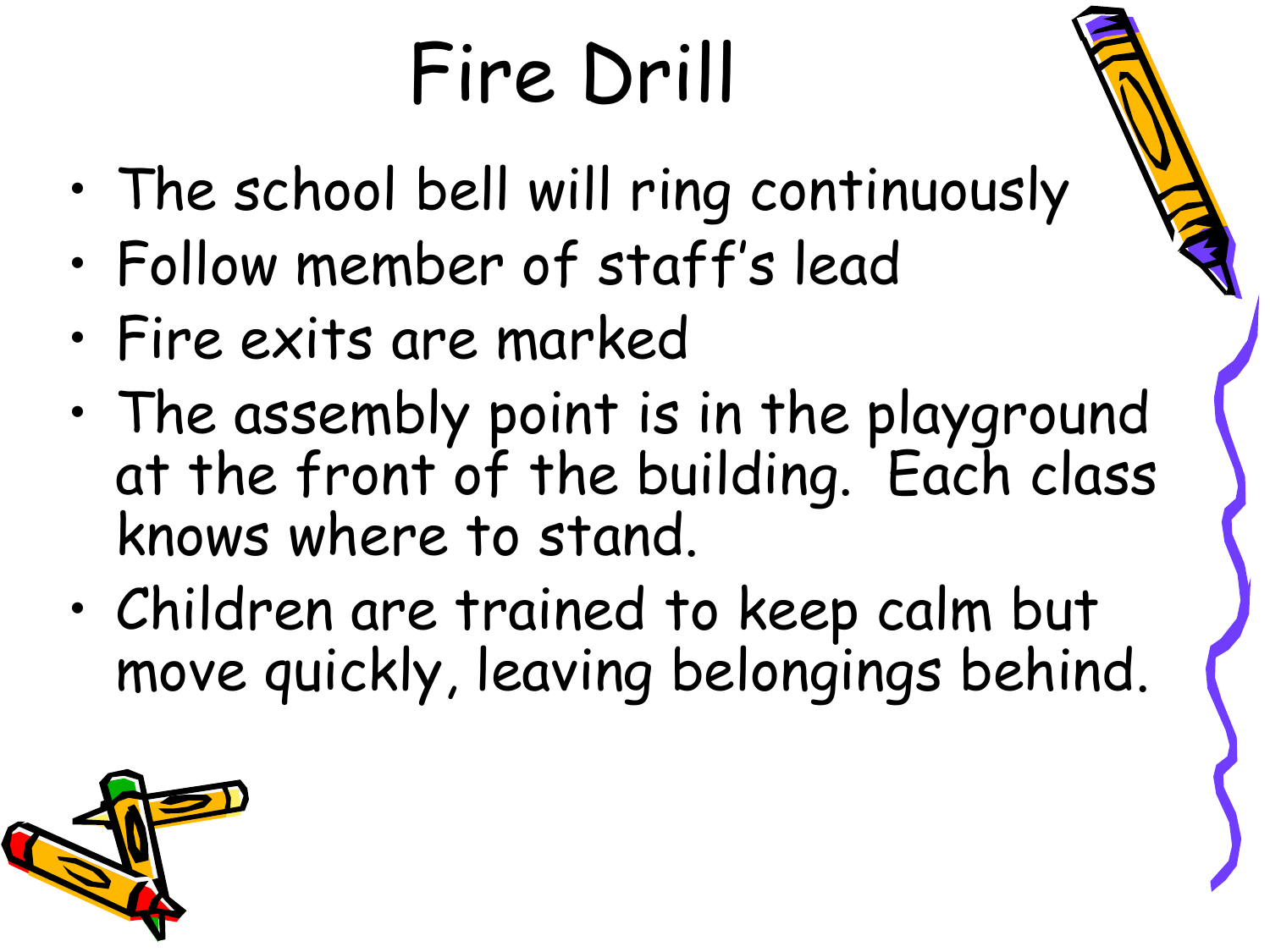## More Health and Safety!

- Kick stools are located around school – please do not use tables, chairs, trolleys etc as access equipment, or overeach from access equipment
- Please report defective equipment to Karen Hallard, School Business Manager - please do not use it.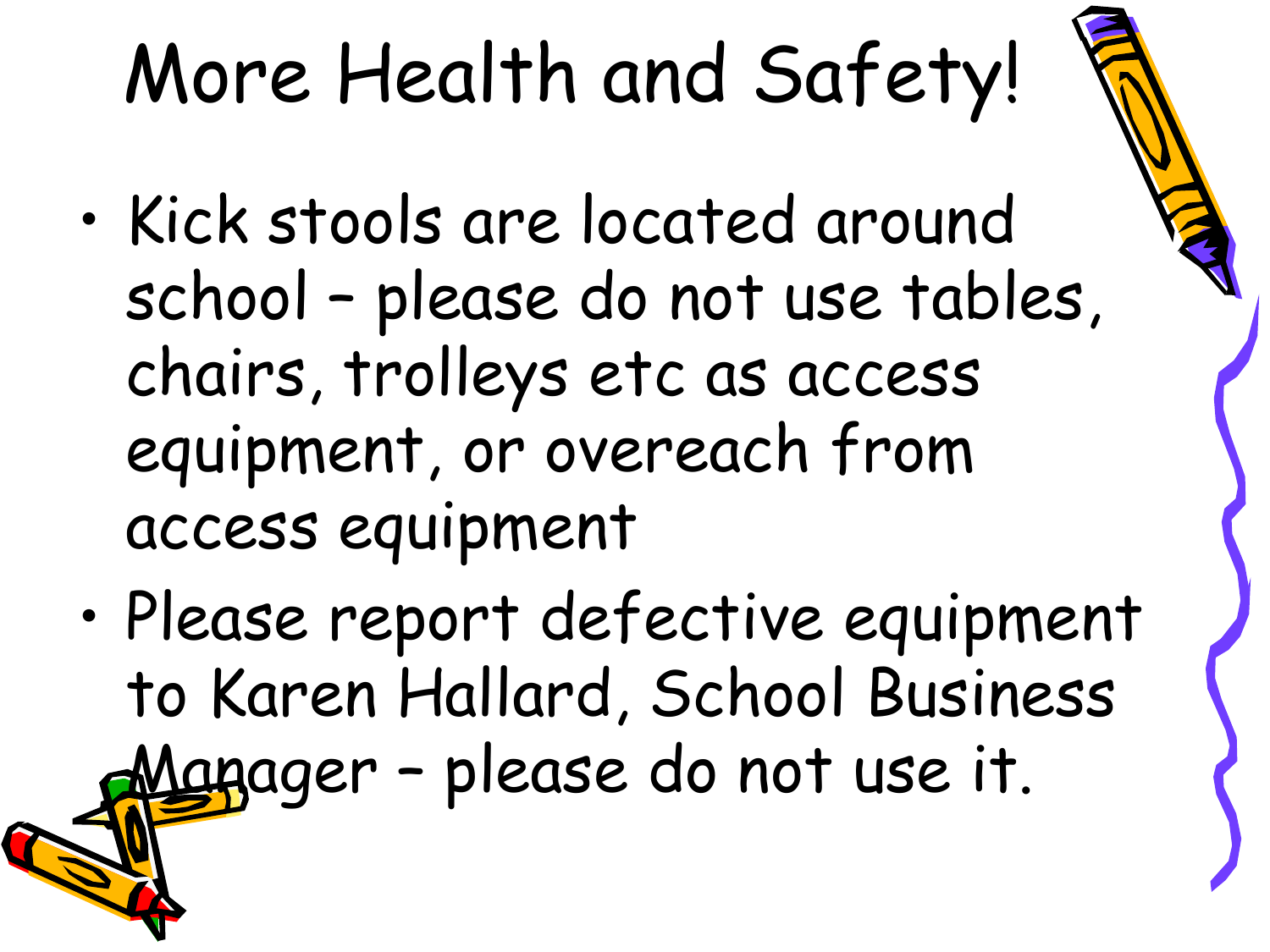## Food Safety

Before cooking children should:

- Remove jumpers and push sleeves up
- Ensure that long hair is tied back
- Wear an apron
- Wash their hands thoroughly

(Adults should also observe the last three!)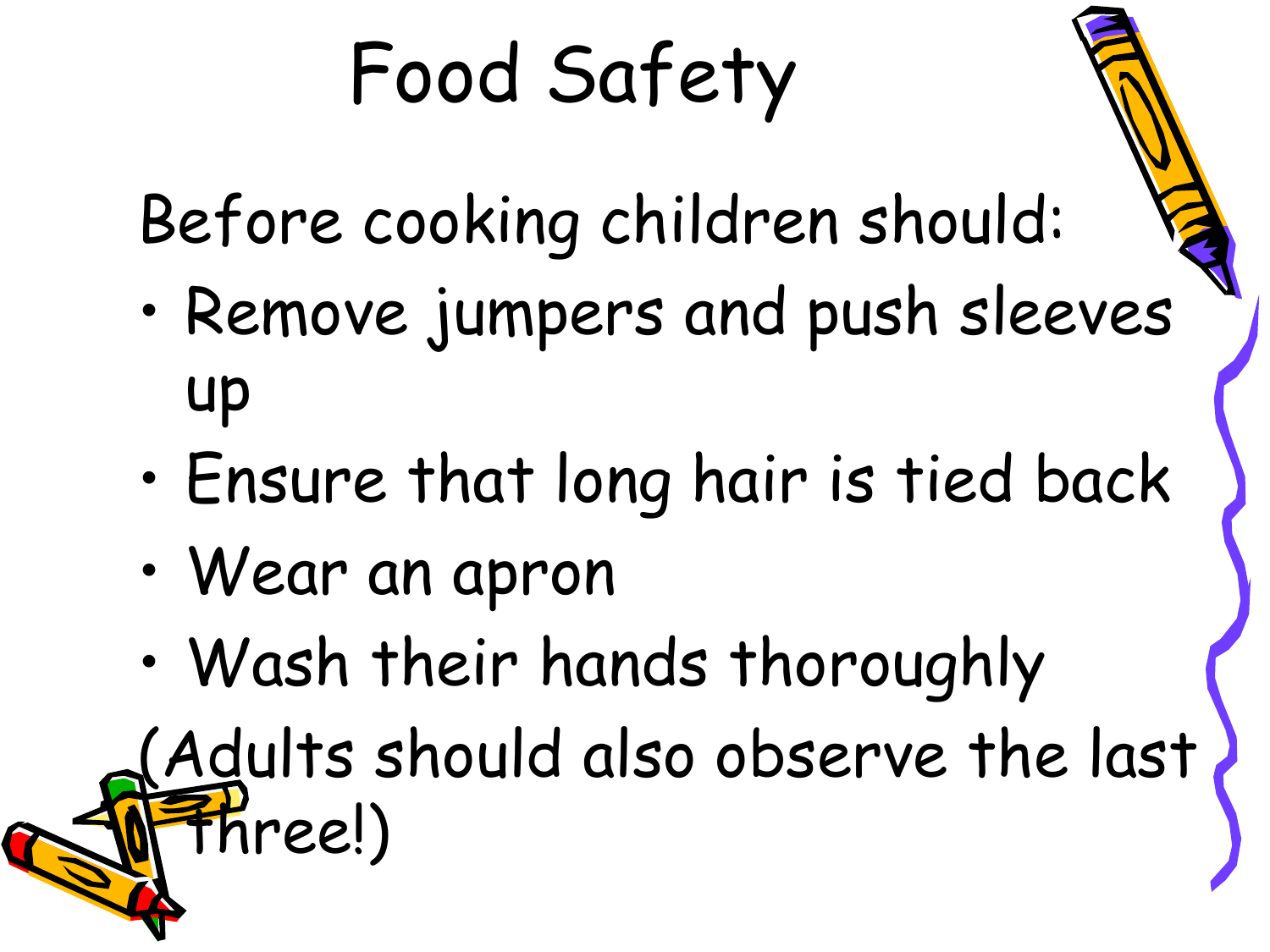## Food Safety

- Food preparation as you would at home (separate board for raw meat, keep raw and cooked food separate, don't leave food in a can, clean worktops etc)
- Supervise children closely where sharp knives, hot food etc is involved
- Fully equipped cooking area outside Y6
- We have had training from the Food For Life Partnership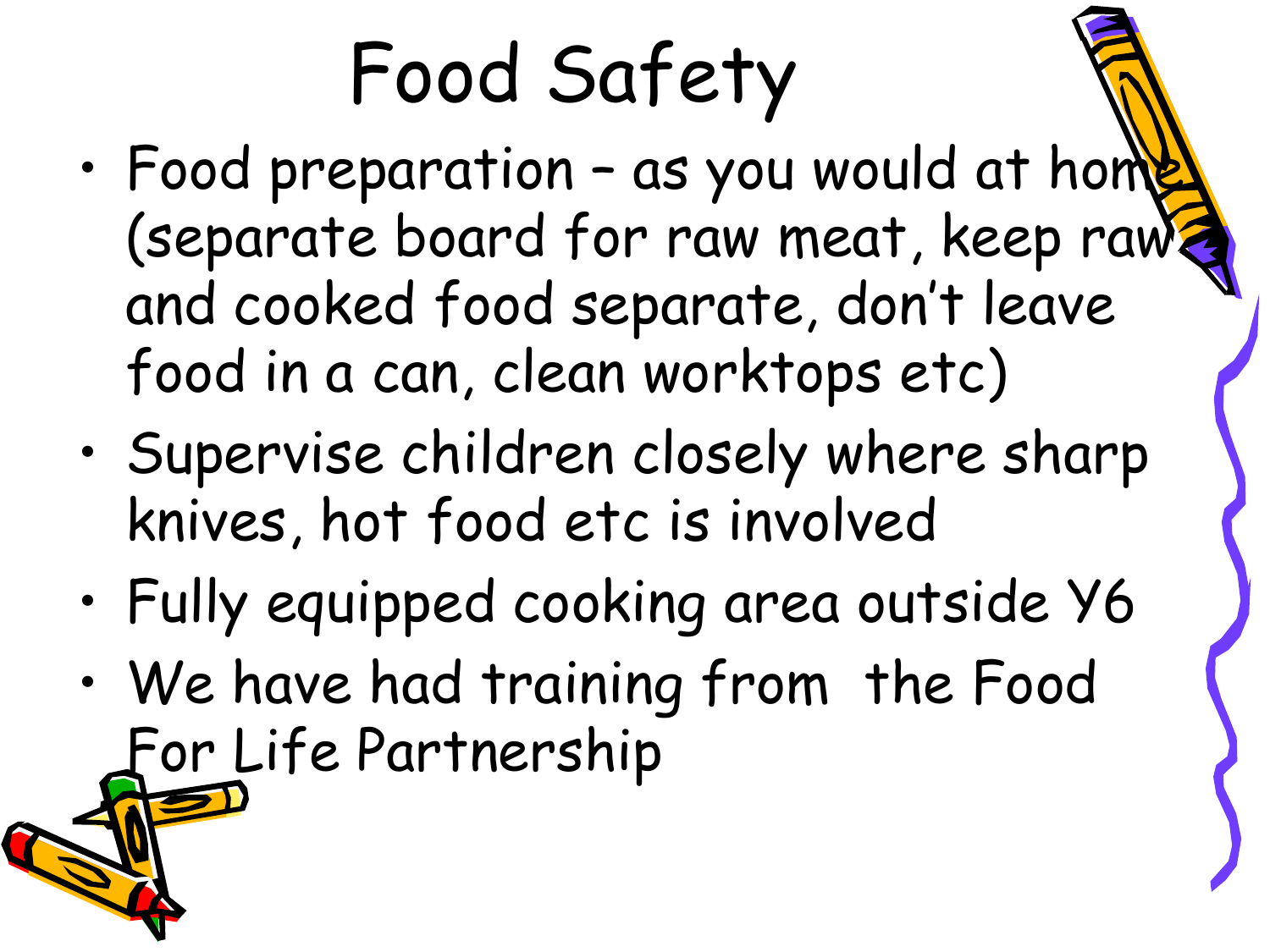#### Scissors and Other Tools

Please help us to train children to use tools safely. In particular, scissors should not be waved about and should be carried pointing downwards.

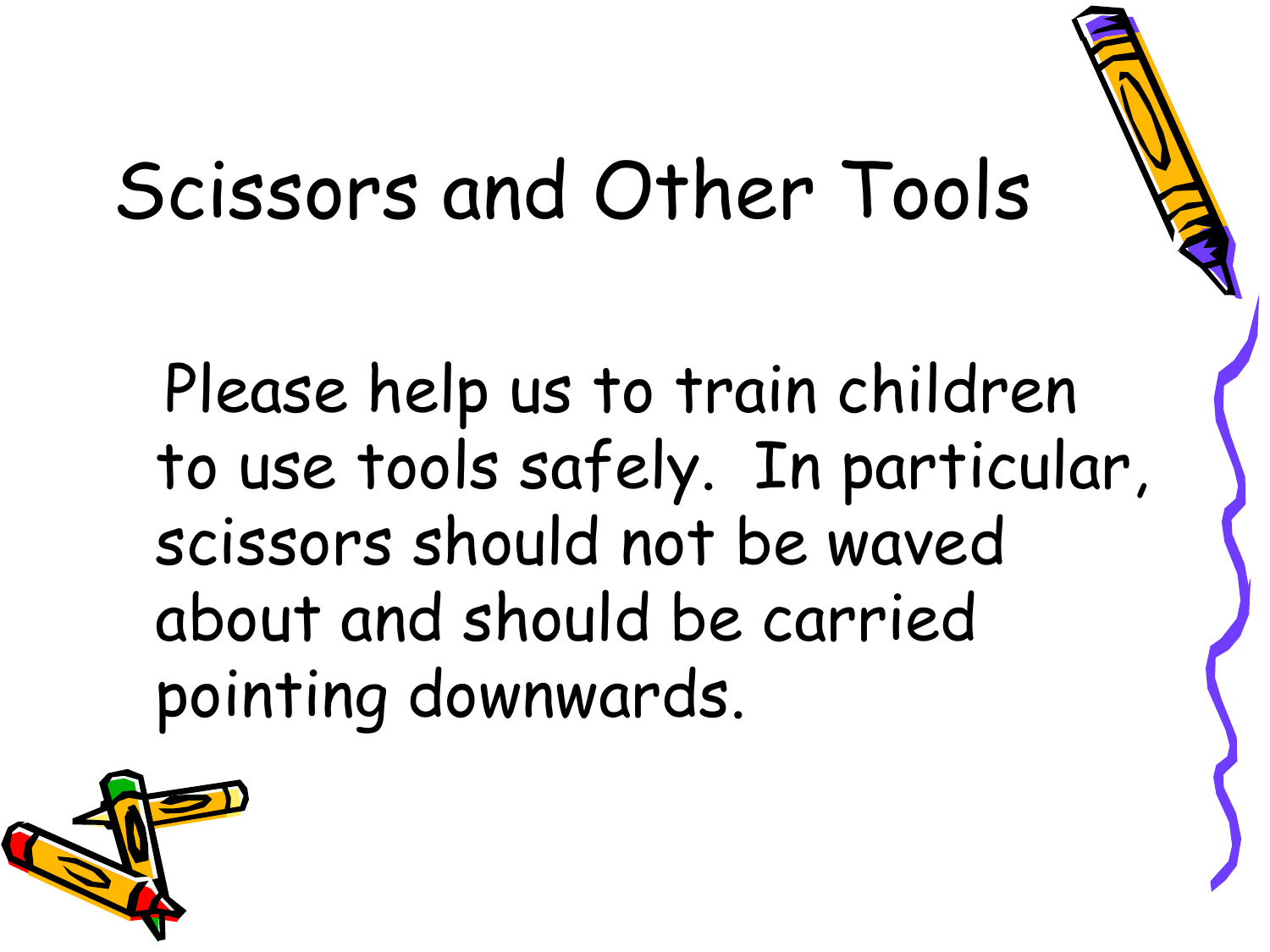#### Our Behaviour Code

We expect our children to treat visiting adults politely and with respect – we also expect that they do as they are told! If you experience problems, please refer to a member of staff.

We are using a policy of 'restorative justice' in school.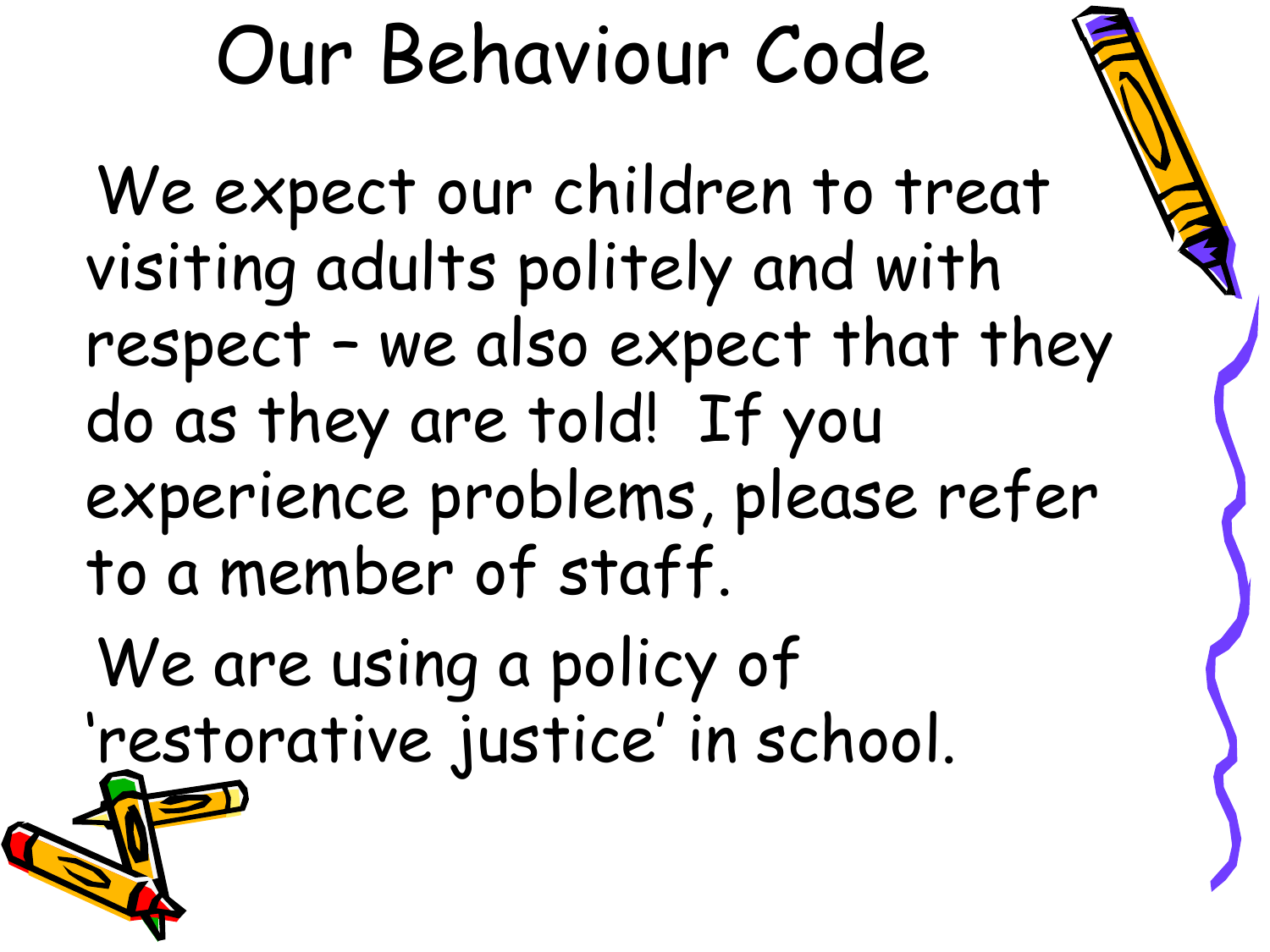## Our Behaviour Rules

- 1. We show respect to everyone in our school.
- 2. We take care of our environment.
- 3. We behave sensibly and safely.
- 4. We listen well and work hard.
- 5. We take responsibility for our own actions.

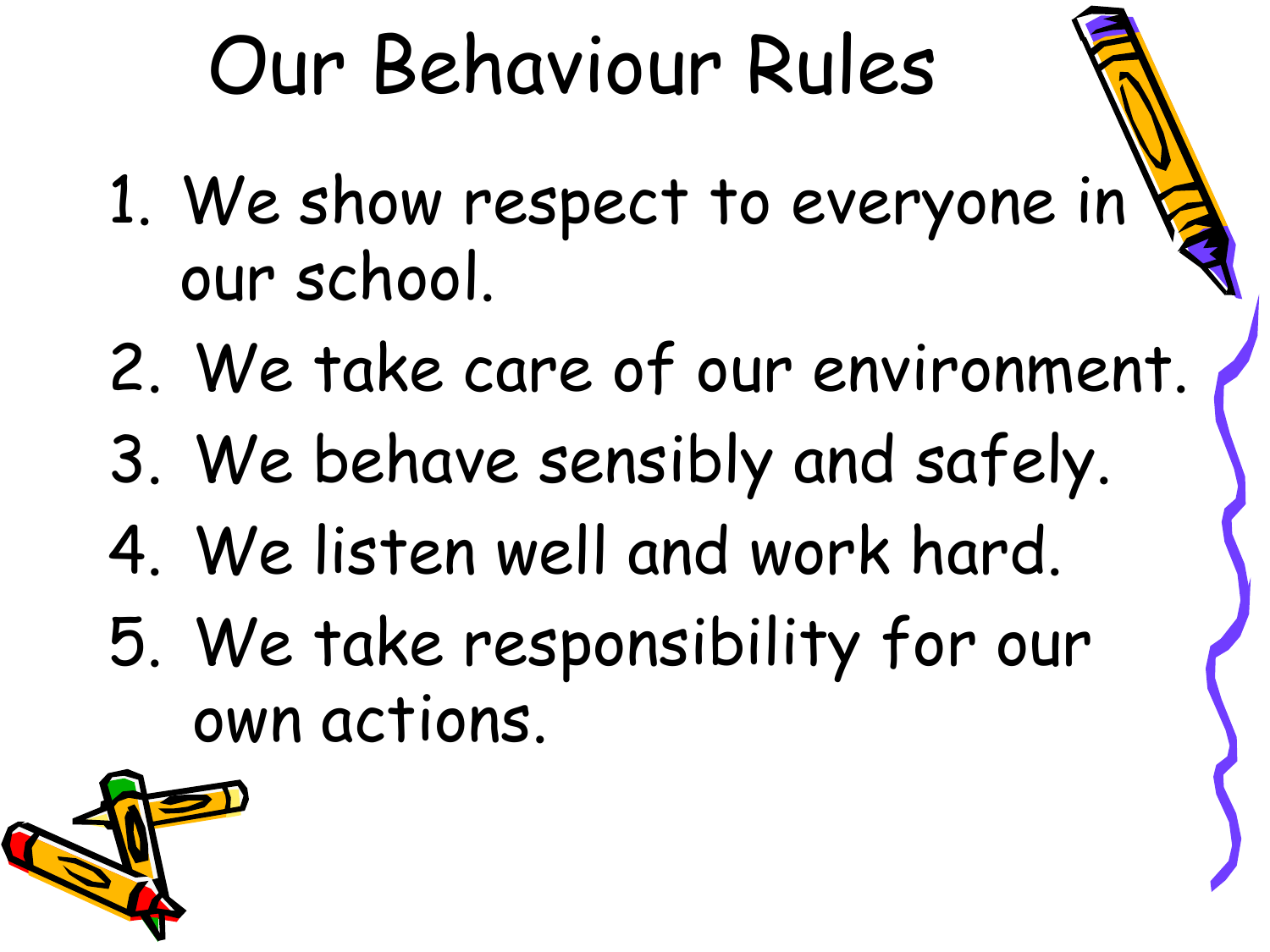#### Helping in Your Own Child's Class

- The teacher is responsible for the class – including your child.
- If your child doesn't respond well when you are in the class, you are very welcome to help in a different year group.

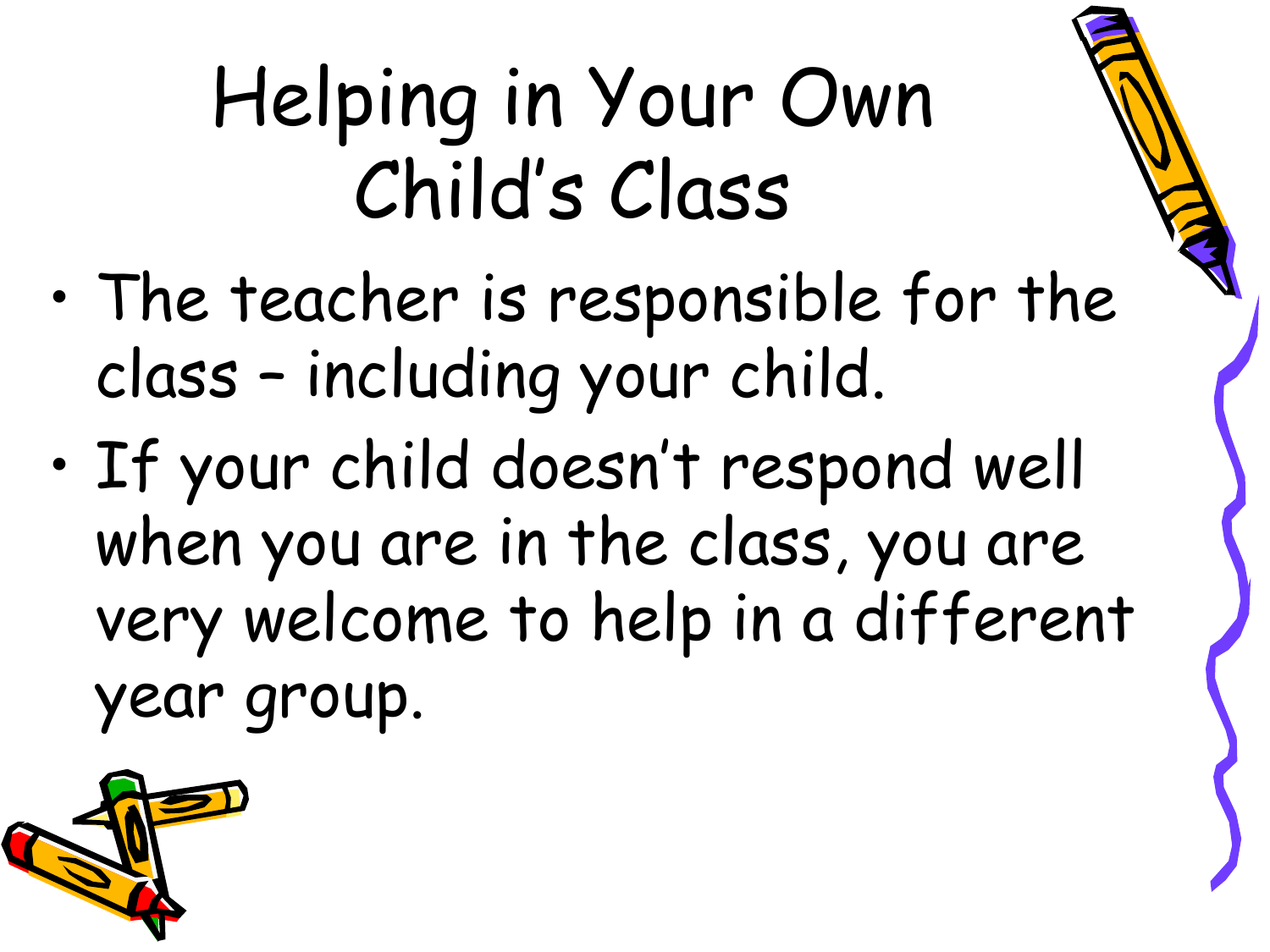## Hearing Readers

- The exact approach will depend on the reading level of the child
- **Beginning readers**
- 1. Children should be aware that you read from left to right, turning the pages that way and reading the lines left to right and top to bottom.
- 2. Read the book together to start with.
- 3. Discuss the pictures and the story.
- 4. Read the book again pointing to each word as you read.
- **Early reader**
- 1. Discuss the pictures and the story.
- 2. Read the story together.
- 3. Ask the child to find key words which are repeated several times in the book i.e.. 'the',' up',' in', etc.
- 4. The children should be aware of full stops and that you need to pause at a full stop and not to run sentences together.

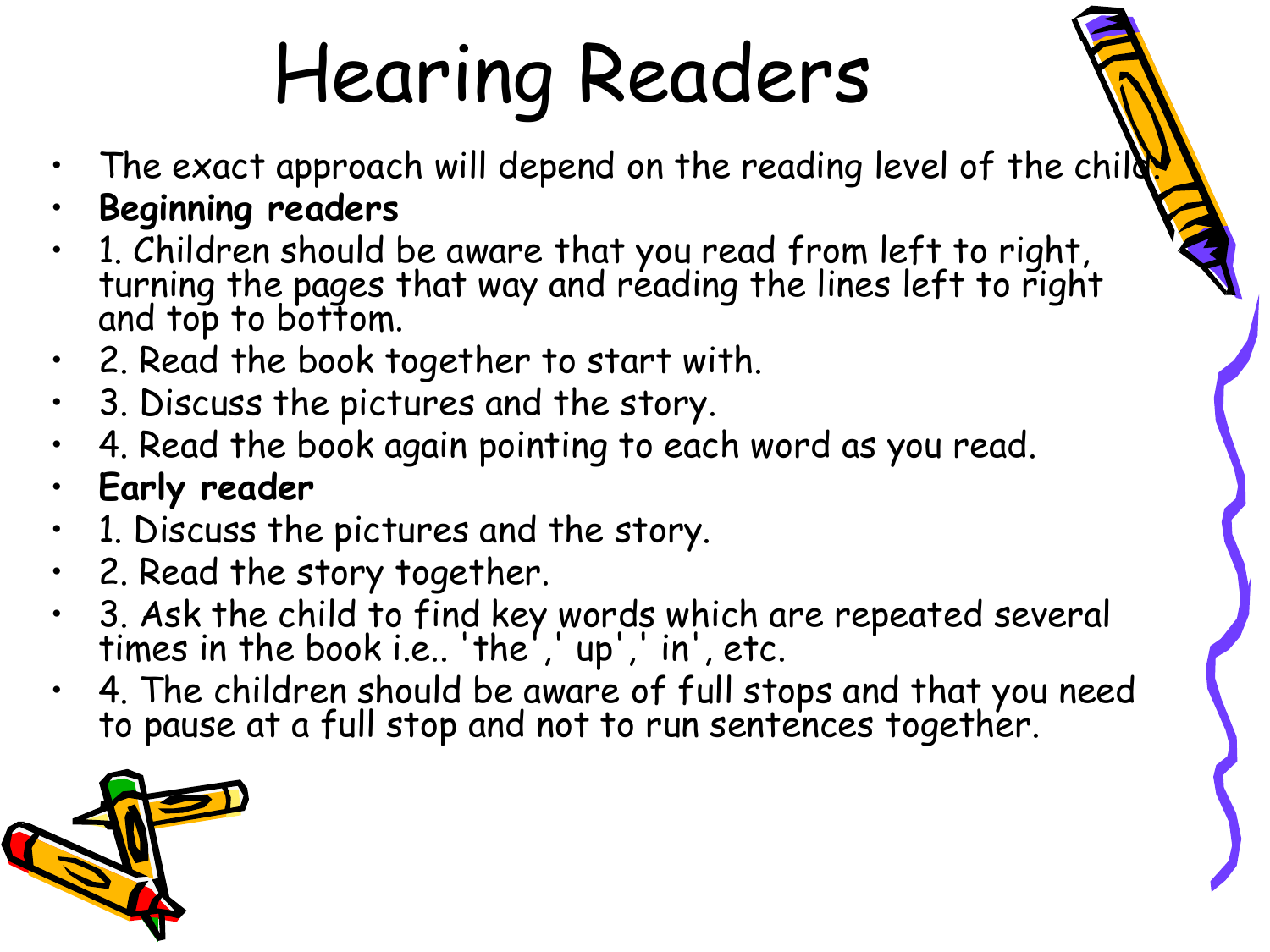## Hearing Readers

#### • **Extending reading**

- As the children can read more words try to get them to work out new words by making a good logical guess. Maybe the picture will help. If the child has good Knowledge of inifial sounds, looking at the first letter strings or small words within words, sound out the whole word e.g. ing in king
- Try to get the child to read to the end of the sentence and then go back to work out an unknown word. Even with competent readers you should discuss the stories and pictures. Also you can try to encourage the children to use expression or put on suitable voices.
- **Discussion Questions**
- The following are examples of the types of questions to use when discussing a story.
- What was the story about? Who was the main character?
- What sort of a person was he?
- Was that a sensible thing to do?
- What should he have done?
- Which part did you like best?
- **What would have happened if....?**

for that e some ideas to the children's own experiences. i.e. Can you....?  $\blacktriangleright$ e you ever?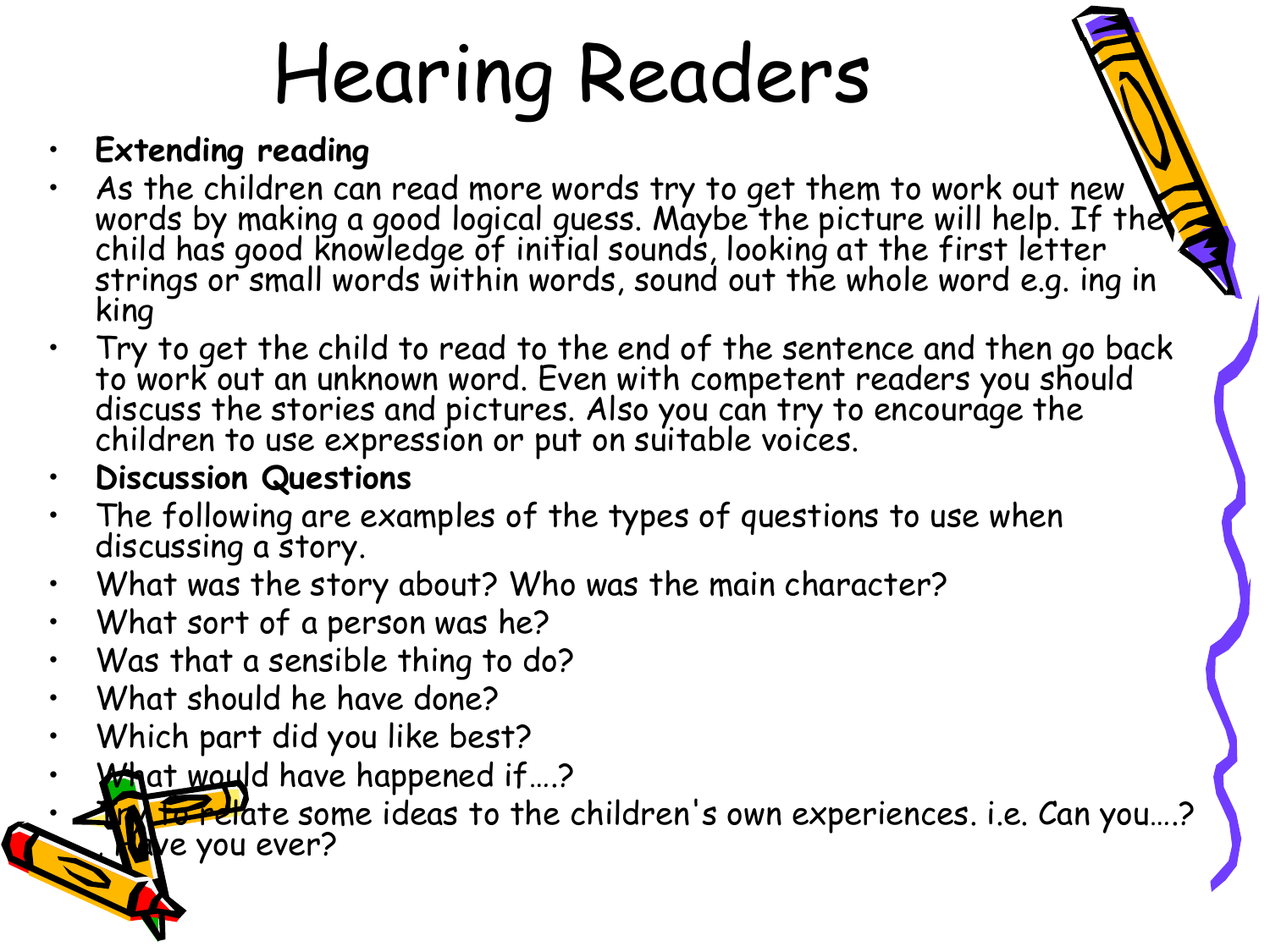## A word about phonics…

- A 'phoneme' is the sound that a letter or group of letters make ('ow', 'oi', 'a')
- Phonemes should be pronounced correctly
- A 'grapheme' is how the sound looks like written down – so a child can hear the sound that 'sh' makes but also knows which two letters spell 'sh'
- We teach children from reception to know the name of the letter and what phoneme/sound it has.
- Children are taught from reception to 'segment' (break a word down into phonemes) and to blend (build sounds up to make a word)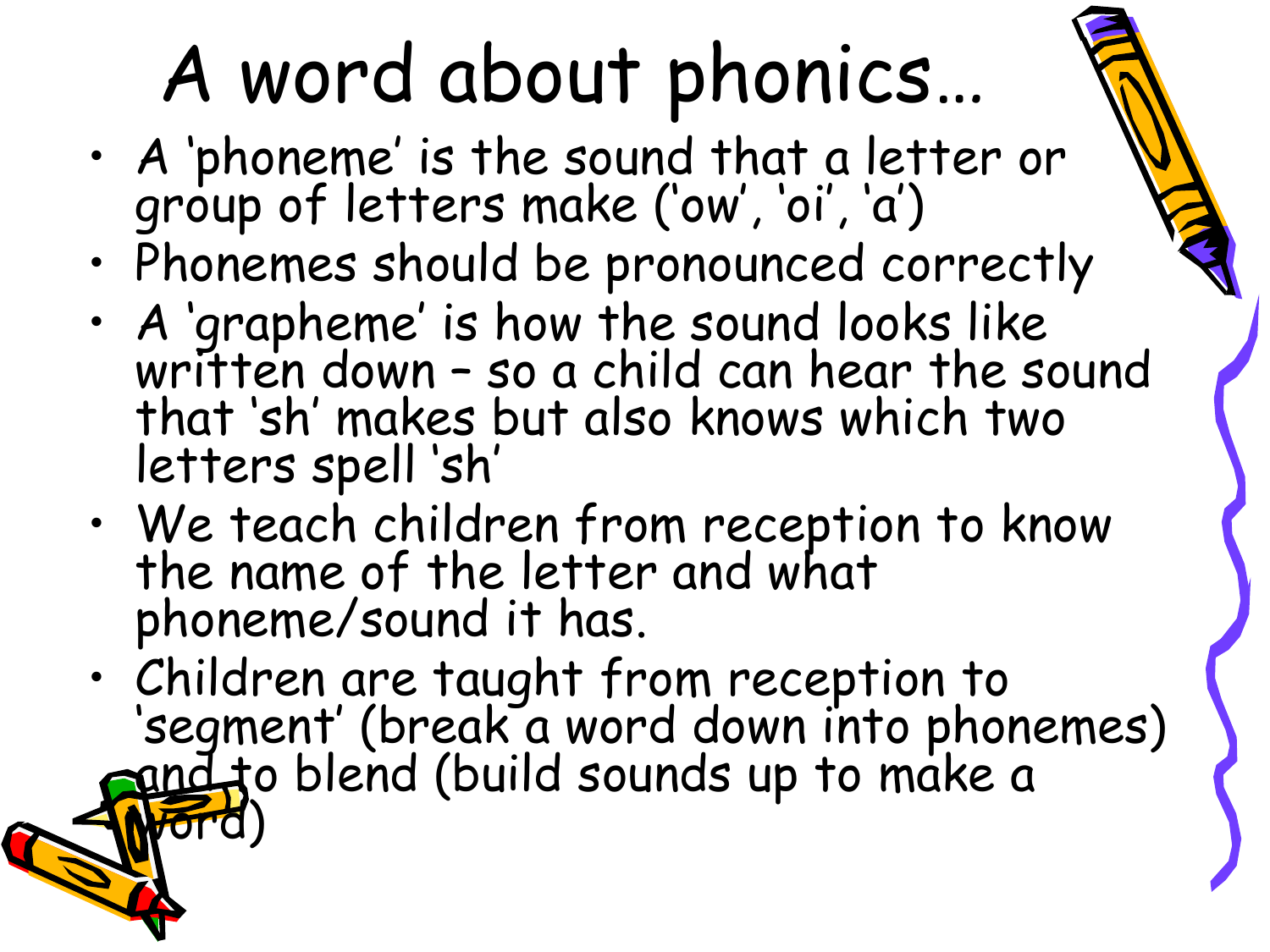



http://www.youtube.com/watch?v=IwJx1NSineE